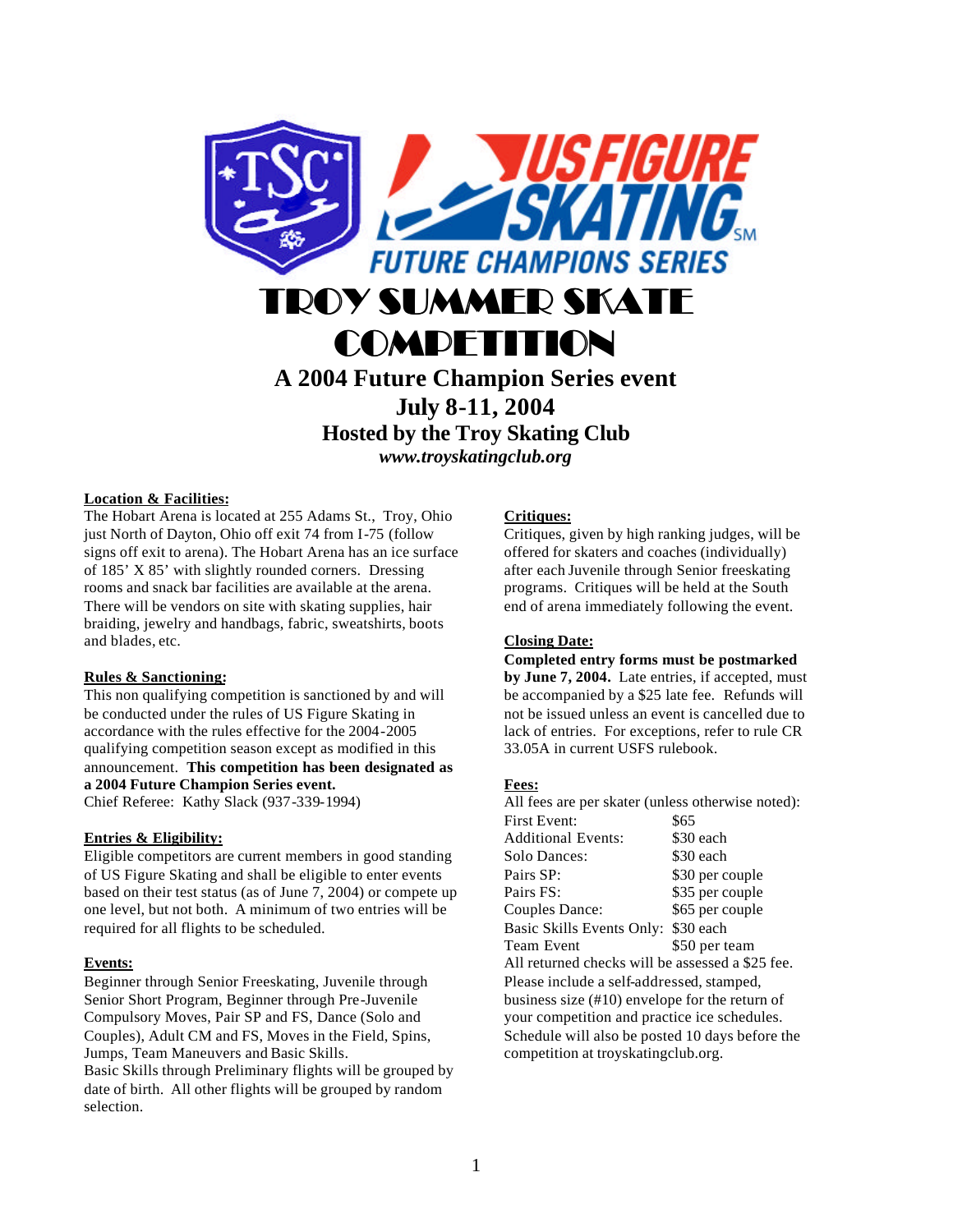Mail completed entries to: Robin Wagner, Competition Chair, 212 Penn Rd, Troy, Ohio 45373. Phone: 937-339-3060 and email: robinrwag@aol.com

## **Practice Ice:**

Practice ice will be scheduled beginning the morning of July 8, 2004 and will continue throughout the competition at a fee of \$9.00 per 30 minute session if prepaid and \$10 per 30 minute session on a walk-on basis**. Pre-registration is limited to 1 session per event entered. No practice ice will be sold by phone, fax, or email.** Additional walk-on practice ice may be available at the registration desk at check-in on a first come, first serve basis. Every effort will be made to assign practice time the same day as the event. Also, walk-on sessions may be available the evening of July 7, 2004 (exact times will be available on web site after schedule has been completed).

## **Registration:**

The registration desk will open one hour prior to the first practice session and will remain open throughout the competition. Skaters should check in at least one hour prior to their competition time.

**Music:** Cassettes or CD's (standard CD-R format only) will be accepted. All music must be turned in at the time of registration. Music should be clearly marked with competitor's name, event and running time. Cassettes must be rewound and ready to play with the appropriate side clearly marked. CD's must be turned in with jewel case. Cassettes or CD must only have one piece of music per cassette or CD. **Please have copies of cassette or CD rink side during the event in case of a music malfunction.** Music may be retrieved from the registration desk shortly after the conclusion of each event.

**Awards:** Medals will be awarded for first, second and third place finishers in each event. Ribbons will be awarded through eighth place. Check the official schedule of events for the time of the awards ceremonies. Ribbons may be picked up at the Registration Desk.

The **Ellin Jenkins Memorial Trophy** will be awarded to one Junior, Novice, or Intermediate Lady (starting with Junior on down, providing the event has five or more

skaters) who places first after competing in both the short program and free skating.

The **Aloye Yackels Team Trophy** will be awarded to the club whose members compile the most event points according to the 2004 point system. Only your home club may be awarded your points.

## **Photography/Video:**

Ledin Video will be available for video and photos.

### **Accommodations:**

The Troy hotels are all within 5-7 minutes of Hobart Arena. The others are within a 10-20 minute drive. There are other events in the area, so please make your reservations early and mention Troy Skating Club when booking (or use code where applicable). If you need help with room reservations, contact Kathy Slack at 937-339-1994. Mention Troy Skating Club competition when booking rooms.

Holiday Inn Express Fairfield Inn 60 Troy Town Dr. 83 Troy Town Dr. Troy, OH 45373 Troy, OH 45373 937-332-1700 937-332-1446

Residence Inn Hampton Inn 87 Troy Town Dr. 45 Troy Town Dr. Troy, OH 45373 Troy, OH 45373 937-440-9303 937-339-7801

1375 St. Rt. 55 19 Weller Dr. 937-335-0021 937-667-1574

Comfort Inn & Suites Holiday Inn Express 987 E. Ash St. 5612 Merily Way Piqua, Ohio 45356 I-70 937-778-8100 Huber Hts, OH45424

Best Western Holiday Inn Express Troy, OH 45373 Tipp City, OH 45371

937-235-5200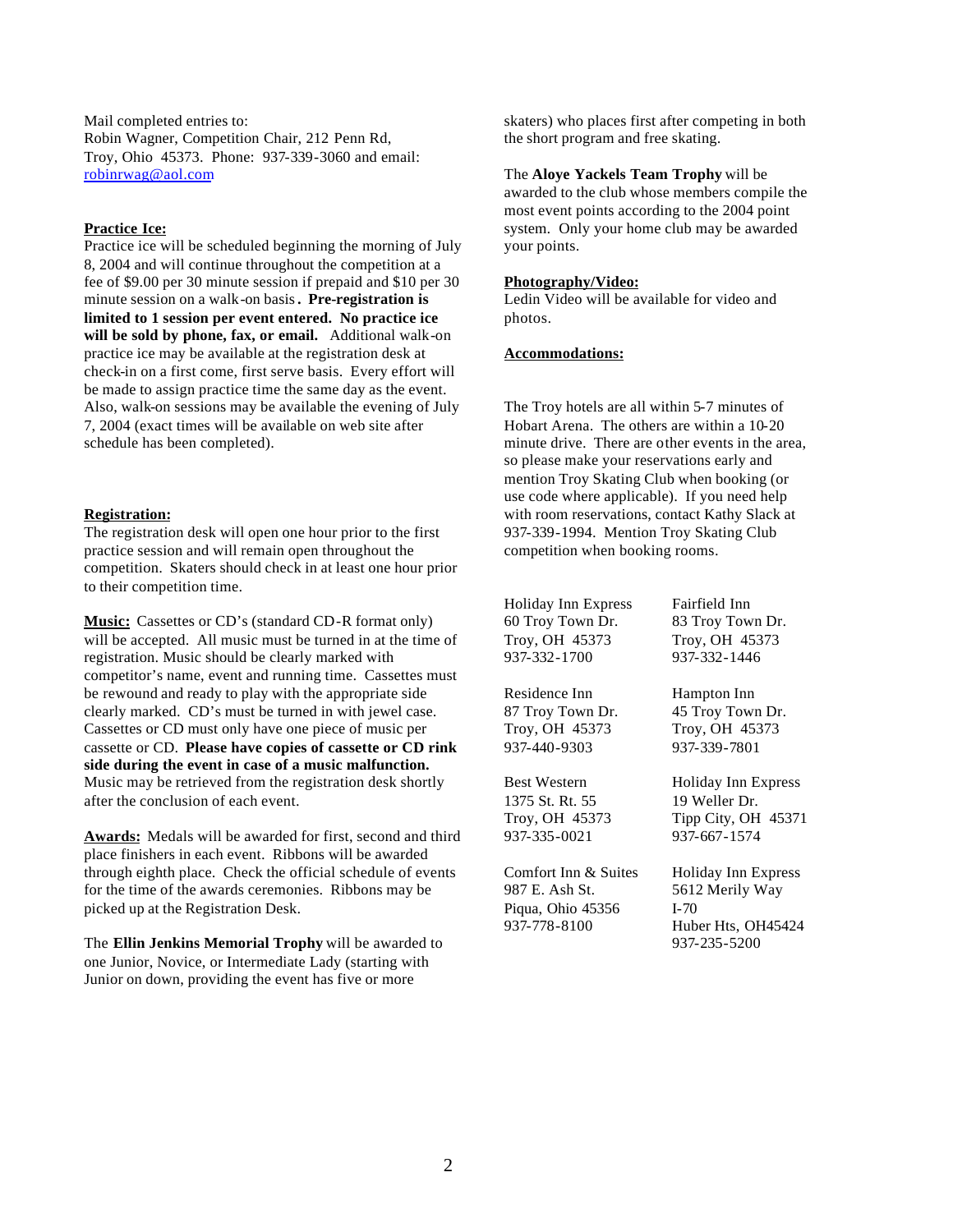## **Freeskating Events** Please review SSR Rules 4.01-4.19 **Compulsory Moves Events**

| , <u>.</u><br>Beginner I<br>$1.5 \text{ min}$ | <u>uminivativno</u><br>May not have passed Pre - Preliminary FS Test.<br>Only half revolution jumps permitted as well as<br>Salchow and toe loop        | Englointy by tost level as described for 1 fee bratting<br>events. Compulsory moves may be skated in any order and<br>are to be skated without music on Vice surface. Skaters will be<br>penalized for additional moves. Combination jumps may not have<br>a change of foot or turn between the two jumps. Spins must be at<br>least 4 revolutions, unless otherwise stated. |                                                                                                                                  |  |
|-----------------------------------------------|---------------------------------------------------------------------------------------------------------------------------------------------------------|------------------------------------------------------------------------------------------------------------------------------------------------------------------------------------------------------------------------------------------------------------------------------------------------------------------------------------------------------------------------------|----------------------------------------------------------------------------------------------------------------------------------|--|
| Beginner II<br>$1.5 \text{ min}$              | May not have passed Pre-Preliminary FS Test.<br>All single jumps, no axels, no double jumps.                                                            | Level                                                                                                                                                                                                                                                                                                                                                                        | <b>Required Elements</b>                                                                                                         |  |
| $1.5 \text{ min}$                             | Pre-Preliminary A Must have passed Pre-Preliminary FS Test and<br>no higher. All single jumps, no axels permitted,<br>no double jumps.                  | Beginner I<br>1.0 min. or less                                                                                                                                                                                                                                                                                                                                               | $\frac{1}{2}$ revolution jump<br>Toe Loop<br>Two Foot Spin (min. 3 rev.)<br>Lunge                                                |  |
| $1.5 \text{ min}$                             | Pre- Preliminary B Must have passed Pre- Preliminary FS Test and<br>no higher. All single jumps but may include<br>axels. No double jumps. See SSR 4.12 | Beginner II<br>1.0 min. or less                                                                                                                                                                                                                                                                                                                                              | Backward crossovers-min. 4 each direction<br>Forward Spiral<br>Half Flip                                                         |  |
| Preliminary A<br>$1.5 \text{ min}$            | May have passed Preliminary FS Test and no<br>higher. May include axels, but no double jumps                                                            |                                                                                                                                                                                                                                                                                                                                                                              | Waltz Jump or Toe Loop<br>One Foot Spin (min. 4 revs.)                                                                           |  |
| Preliminary B<br>$1.5 \text{ min}$            | May have passed Preliminary FS Test and no<br>higher. May include axels and up to 2 different<br>double jumps, which may be repeated.<br>See SSR 4.11   | Pre-Preliminary<br>1.0 min. or less                                                                                                                                                                                                                                                                                                                                          | Forward Spiral (outside or inside)<br>Loop<br>Salchow<br>Single/Single jump combination (no axels)                               |  |
| Pre-Juvenile<br>$2:00$ min                    | May have passed Pre-Juvenile FS Test and no<br>higher. May include axels and up to 4 different<br>double jumps which may be repeated.<br>See SSR 4.10   | Preliminary<br>1.5 min. or less                                                                                                                                                                                                                                                                                                                                              | One Foot Spin (min. 4 revs.)<br>Forward Spiral (outside or inside)<br>Flip                                                       |  |
| Juvenile<br>$2:15 \,\mathrm{min}$ .           | Skaters who have passed the Juvenile FS Test<br>and no higher. Must be 12 years of age or<br>younger as of June 7, 2004. See SSR 4.09                   |                                                                                                                                                                                                                                                                                                                                                                              | Single/Single jump combination (no axels)<br><b>Straight Line Footwork sequence</b><br>One Foot Back Scratch Spin (min. 4 revs.) |  |
| Open Juvenile<br>$2:15$ min.                  | Skaters who have passed the Juvenile FS Test and<br>no higher. Must be 13 years of age or o lder as of<br>June 7, 2004. See SSR 4.09                    | Pre-Juvenile<br>1.5 min. or less                                                                                                                                                                                                                                                                                                                                             | Lutz<br>Axel<br>Single/Single or Single/Double jump<br>combination<br>Circular or Straight Line Footwork Sequence                |  |
| Intermediate<br>$2.5 \text{ min}$             | Skaters who have passed the Intermediate FS Test and no<br>higher. See SSR 4.08                                                                         |                                                                                                                                                                                                                                                                                                                                                                              | Camel/Sit Spin (no change of foot, min. 5 revs<br>total)                                                                         |  |
| Novice<br>3 min ladies<br>3.5 min men         | Skaters who have passed the Novice FS Test and no higher.<br>See SSR 4.07                                                                               |                                                                                                                                                                                                                                                                                                                                                                              |                                                                                                                                  |  |
| Junior<br>3.5 min ladies<br>4.0 min men       | Skaters who have passed the Junior FS Test and no higher<br>See SSR 4.06                                                                                |                                                                                                                                                                                                                                                                                                                                                                              |                                                                                                                                  |  |
| Senior<br>4.0 min ladies                      | Skaters who have passed the Senior FS Test and no higher.<br>See SSR 4.05                                                                               |                                                                                                                                                                                                                                                                                                                                                                              |                                                                                                                                  |  |

4.5 min men

**Level Qualifications Qualifications Eligibility by test level as described for Free Skating** events. Compulsory moves may be skated in any order and are to be skated without music on  $\frac{1}{2}$ ice surface. Skaters will be penalized for additional moves. Combination jumps may not have a change of foot or turn between the two jumps. Spins must be at least 4 revolutions, unless otherwise stated.

| May not have passed Pre-Preliminary FS Test.<br>All single jumps, no axels, no double jumps. | Level            | <b>Required Elements</b>                       |
|----------------------------------------------------------------------------------------------|------------------|------------------------------------------------|
| Must have passed Pre - Preliminary FS Test and                                               | Beginner I       | $\frac{1}{2}$ revolution jump                  |
| no higher. All single jumps, no axels permitted,                                             | 1.0 min. or less | Toe Loop                                       |
| no double jumps.                                                                             |                  | Two Foot Spin (min. 3 rev.)                    |
|                                                                                              |                  | Lunge                                          |
| <b>Must</b> have passed Pre - Preliminary FS Test and                                        |                  |                                                |
| no higher. All single jumps but may include                                                  | Beginner II      | Backward crossovers-min. 4 each direction      |
| axels. No double jumps. See SSR 4.12                                                         | 1.0 min. or less | Forward Spiral                                 |
|                                                                                              |                  | <b>Half Flip</b>                               |
| May have passed Preliminary FS Test and no                                                   |                  | Waltz Jump or Toe Loop                         |
| higher. May include axels, but no double jumps                                               |                  | One Foot Spin (min. 4 revs.)                   |
| May have passed Preliminary FS Test and no                                                   | Pre-Preliminary  | Forward Spiral (outside or inside)             |
| higher. May include axels and up to 2 different                                              | 1.0 min. or less | Loop                                           |
| double jumps, which may be repeated.                                                         |                  | Salchow                                        |
| See SSR 4.11                                                                                 |                  | Single/Single jump combination (no axels)      |
| May have passed Pre-Juvenile FS Test and no                                                  |                  | One Foot Spin (min. 4 revs.)                   |
| higher. May include axels and up to 4 different                                              |                  |                                                |
| double jumps which may be repeated.                                                          | Preliminary      | Forward Spiral (outside or inside)             |
| See SSR 4.10                                                                                 | 1.5 min. or less | Flip                                           |
|                                                                                              |                  | Single/Single jump combination (no axels)      |
| Skaters who have passed the Juvenile FS Test                                                 |                  | Straight Line Footwork sequence                |
| and no higher. Must be 12 years of age or                                                    |                  | One Foot Back Scratch Spin (min. 4 revs.)      |
| younger as of June 7, 2004. See SSR 4.09                                                     |                  |                                                |
|                                                                                              | Pre-Juvenile     | Lutz                                           |
| Skaters who have passed the Juvenile FS Test and                                             | 1.5 min. or less | Axel                                           |
| no higher. Must be 13 years of age or o lder as of                                           |                  | Single/Single or Single/Double jump            |
| June 7, 2004. See SSR 4.09                                                                   |                  | combination                                    |
|                                                                                              |                  | Circular or Straight Line Footwork Sequence    |
| Skaters who have passed the Intermediate FS Test and no                                      |                  | Camel/Sit Spin (no change of foot, min. 5 revs |
| higher. See SSR 4.08                                                                         |                  | total)                                         |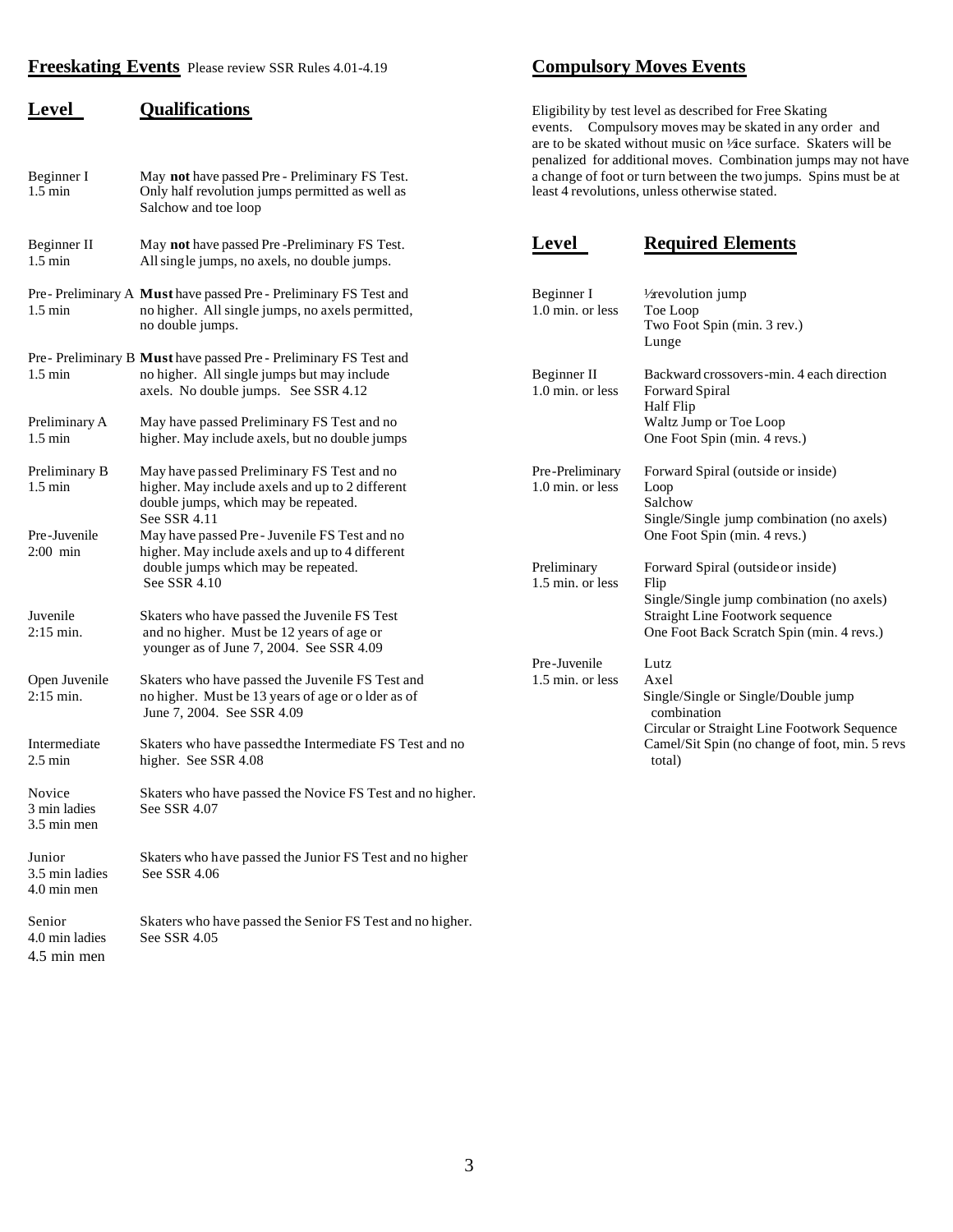**Short Programs**<br>Short Programs to be skated on full ice surface to music of appropriate Free Skating Test for the level that they will skate. Connecting moves may be included and the included but will skate. Connecting moves may be included but will not be skated on  $\frac{1}{2}$  are surface The elements may be skated in any order. Deductions will be taken for additional moves.

| Juventle/                                   | Axel (may not be repeated in combination              | Pre-Preliminary  | Scratch Spin, Back Scratch Spin, Sit Spin        |
|---------------------------------------------|-------------------------------------------------------|------------------|--------------------------------------------------|
| Open Juvenile                               | Double jump (may not be repeated in combination)      | 1 min. or less   | $(min. 3$ revs per spin $)$                      |
| $1 \text{ min } 40 \text{ max}$             | One jump combination consisting of one single         |                  |                                                  |
|                                             | jump and one double jump                              | Preliminary      | One Foot Upright, Camel Spin, Sit Spin           |
|                                             | Solo spin (min 4 revs in position)                    | 1 min. or less   | $(min. 3$ revs per spin $)$                      |
|                                             | May not be commenced with a jump                      |                  |                                                  |
|                                             | Spin combination with only one change of foot and     | Pre-Juvenile     | Camel Spin (min. 3 revs.)                        |
|                                             | one change of position (4 revs each foot)             | 1 min. or less   | Front to Back Scratch Spin (min. 4 revs per form |
|                                             | Step sequence (straight line, circular or serpentine) |                  | Camel to Sit Spin, no chg. of foot (min. 6 revs  |
|                                             |                                                       | Juvenile &       | Sit Spin (min. 4 revs)                           |
| Intermediate                                | As set forth in the 2004 USFS Rulebook for the        | Open Juvenile    | Combination Spin with one chg of foot            |
| 2 min max                                   | 2004-2005 competitive season                          | 1 min. or less   | chg of pos optional (min. 4 revs per foot)       |
|                                             |                                                       |                  | Ladies – Layback or Attitude (min. 4 revs)       |
|                                             |                                                       |                  | Men – Camel Spin (min. 4 revs)                   |
| Novice                                      | As set forth in the 2004 USFS Rulebook for the        |                  |                                                  |
| $2 \text{ min } 15 \text{ max}$             | 2004-2005 competitive season (ii)                     | Intermediate     | Sit Spin change Sit Spin (min. 4 revs per foot)  |
| Junior                                      | As set forth in the 2004 USFS Rulebook for the        | 1.5 min or less  | Flying Camel (min. 5 revs)                       |
| $2 \text{ min } 40 \text{ sec } \text{max}$ | 2004-2005 competitive season (Group C)                |                  | Combination Spin with one chg of foot and        |
| Senior                                      | As set for th in the 2004 USFS Rulebook for the       |                  | one chg of position (min. 4 revs per foot)       |
|                                             | 2 min 40 sec max 2004-2005 competitive season         |                  |                                                  |
|                                             |                                                       | Novice           | Choice of Camel, Sit or Layback Spin (min.       |
|                                             |                                                       | 1.5 min. or less | 6 revs in position)                              |
|                                             |                                                       |                  | Camel Spin to Backward Camel Spin (min.          |

### **Pairs Free Skating See SSR 6.00**<br>Preliminary May have passed the USFS Preliminar Preliminary May have passed the USFS Preliminary Pair Test 1.5 min. And no higher and no higher Juvenile Must have passed the USFS Juvenile Pair Test  $2:15$  min. and no higher. Must not be older than  $16$  yrs. of age as of June 7, 2004 Intermediate Must have passed the USFS Intermediate Pair Test 3 min. and no higher. Must not have reached age 18 as of June 7, 2004 **Senior** Solo Spin of Choice (min. 6 revs in position) Novice Must have passed the USFS Novice Pair Test and 3.5 min. or less Flying Spin of Choice (min. 6 rev. 6 rev. 6 rev. 6 rev. 6 rev. 6 rev. 6 rev. 6 rev. 6 rev. 6 rev. 6 rev. 6 rev. 6 rev. 6 rev. 6 rev. 6 rev. 6 rev. 6 re 3.5 min. no higher Combination Spin with 3 positions and one Junior Must have passed the USFS Junior Pair Test and 4 min. no higher Senior Must have passed the USFS Senior Pair Test 4.5 min. 1:15 or less sit spin 1.15 or less sit spin 1.15 or less sit spin 1.15 or less sit spin 1.15 or less sit spin 1.15 or less sit spin 1.15 or less sit spin 1.15 or less sit spin 1.15 or less sit spin 1.15 or less si

## **Pairs Short Program**

| Novice | As stated by the 2004 USFSA Rulebook                  |                     |                                                   |
|--------|-------------------------------------------------------|---------------------|---------------------------------------------------|
|        | Elements for the 2004-2005 Competitive Season Group B | <b>Adult Silver</b> | Camel spin, layback, attitude or sit spin,        |
| Junior | As stated by the 2004 USFSA Rulebook                  | 1:30 max.           | combination spin with only one change of position |
|        | Elements for the 2004-2005 Competitive Season Group B |                     | change of position optional                       |
| Senior | As stated by the 2004 USFSA Rulebook                  |                     |                                                   |
|        | Elements for the 2004-2005 Competitive Season Group B | Adult Gold/         | One solo spin of skaters choice, one jump spin,   |
|        |                                                       |                     |                                                   |

**Short Programs**<br>
Short Programs to be skated on full ice surface to music of<br>
the skater's choice. The skater must have passed the<br>
Eligibility as described for Free Skating. Spins must be skated<br>
exactly as stated, but m exactly as stated, but may be skated in any order without music.<br>Connecting moves may be included but will not be judged. All

| Juvenile/<br>Open Juvenile<br>1 min 40 max                    | Axel (may not be repeated in combination<br>Double jump (may not be repeated in combination)<br>One jump combination consisting of one single                                                                                                                                                       | Pre-Preliminary<br>1 min. or less             | Scratch Spin, Back Scratch Spin, Sit Spin<br>(min. 3 revs per spin)                                                                                                                                                       |
|---------------------------------------------------------------|-----------------------------------------------------------------------------------------------------------------------------------------------------------------------------------------------------------------------------------------------------------------------------------------------------|-----------------------------------------------|---------------------------------------------------------------------------------------------------------------------------------------------------------------------------------------------------------------------------|
|                                                               | jump and one double jump<br>Solo spin (min 4 revs in position)<br>May not be commenced with a jump                                                                                                                                                                                                  | Preliminary<br>1 min. or less                 | One Foot Upright, Camel Spin, Sit Spin<br>(min. 3 revs per spin)                                                                                                                                                          |
|                                                               | Spin combination with only one change of foot and<br>one change of position (4 revs each foot)<br>Step sequence (straight line, circular or serpentine)                                                                                                                                             | Pre-Juvenile<br>1 min. or less                | Camel Spin (min. 3 revs.)<br>Front to Back Scratch Spin (min. 4 revs per foot)<br>Camel to Sit Spin, no chg. of foot (min. 6 revs tota                                                                                    |
| Intermediate<br>2 min max                                     | As set forth in the 2004 USFS Rulebook for the<br>2004-2005 competitive season                                                                                                                                                                                                                      | Juvenile &<br>Open Juvenile<br>1 min. or less | Sit Spin (min. 4 revs)<br>Combination Spin with one chg of foot<br>chg of pos optional (min. 4 revs per foot)<br>Ladies - Layback or Attitude (min. 4 revs)<br>Men – Camel Spin (min. 4 revs)                             |
| Novice<br>$2 \text{ min } 15 \text{ max}$<br>Junior<br>Senior | As set forth in the 2004 USFS Rulebook for the<br>2004-2005 competitive season (ii)<br>As set forth in the 2004 USFS Rulebook for the<br>2 min 40 sec max 2004-2005 competitive season (Group C)<br>As set forth in the 2004 USFS Rulebook for the<br>2 min 40 sec max 2004-2005 competitive season | Intermediate<br>1.5 min or less               | Sit Spin change Sit Spin (min. 4 revs per foot)<br>Flying Camel (min. 5 revs)<br>Combination Spin with one chg of foot and<br>one chg of position (min. 4 revs per foot)                                                  |
|                                                               |                                                                                                                                                                                                                                                                                                     | Novice<br>1.5 min. or less                    | Choice of Camel, Sit or Layback Spin (min.<br>6 revs in position)<br>Camel Spin to Backward Camel Spin (min.<br>revs per foot)<br>Combination Spin with one chg of foot and one<br>chg of position (min. 5 revs per foot) |
| <b>Pairs Free Skating</b>                                     | <b>See SSR 6.00</b>                                                                                                                                                                                                                                                                                 |                                               |                                                                                                                                                                                                                           |
| Preliminary                                                   | May have passed the USFS Preliminary Pair Test                                                                                                                                                                                                                                                      | Junior                                        | Flying Sit Spin or Flying Reverse Sit Spin                                                                                                                                                                                |
| 1.5 min.                                                      | and no higher                                                                                                                                                                                                                                                                                       | 2 min. or less                                | (min. 6 revs in position)                                                                                                                                                                                                 |
| Juvenile                                                      | Must have passed the USFS Juvenile Pair Test                                                                                                                                                                                                                                                        |                                               | Combination Spin with 3 positions and one chg                                                                                                                                                                             |
| 2:15 min.                                                     | and no higher. Must not be older than 16 yrs.<br>of age as of June 7, 2004                                                                                                                                                                                                                          |                                               | of foot (min. 5 revs per foot)<br>Ladies - Layback (min. 6 revs in position)                                                                                                                                              |
| Intermediate<br>3 min.                                        | Must have passed the USFS Intermediate Pair Test<br>and no higher. Must not have reached age 18 as of                                                                                                                                                                                               |                                               | Men $-$ Cross Foot (min. 6 revs in position)                                                                                                                                                                              |
|                                                               | June 7, 2004                                                                                                                                                                                                                                                                                        | Senior                                        | Solo Spin of Choice (min. 6 revs in position)                                                                                                                                                                             |
| Novice<br>3.5 min.                                            | Must have passed the USFS Novice Pair Test and<br>no higher                                                                                                                                                                                                                                         | 2 min. or less                                | Flying Spin of Choice (min. 6 revs in position)<br>Combination Spin with 3 positions and one                                                                                                                              |
| Junior                                                        | Must have passed the USFS Junior Pair Test and                                                                                                                                                                                                                                                      |                                               | chg of foot (min. total 10 revs)                                                                                                                                                                                          |
| 4 min.                                                        | no higher                                                                                                                                                                                                                                                                                           |                                               |                                                                                                                                                                                                                           |
| Senior                                                        | Must have passed the USFS Senior Pair Test                                                                                                                                                                                                                                                          | Adult Pre Bronze                              | One foot upright spin, two foot spin, forward                                                                                                                                                                             |
| 4.5 min.                                                      |                                                                                                                                                                                                                                                                                                     | $1:15$ or less                                | sit spin                                                                                                                                                                                                                  |
| <b>Pairs Short Program</b>                                    |                                                                                                                                                                                                                                                                                                     | <b>Adult Bronze</b>                           | One foot upright spin, one foot back spin,                                                                                                                                                                                |
|                                                               |                                                                                                                                                                                                                                                                                                     | $1:30$ max.                                   | forward sit spin                                                                                                                                                                                                          |
| Novice                                                        | As stated by the 2004 USFSA Rulebook                                                                                                                                                                                                                                                                |                                               |                                                                                                                                                                                                                           |
| Junior                                                        | Elements for the 2004-2005 Competitive Season Group B<br>As stated by the 2004 USFSA Rulebook                                                                                                                                                                                                       | Adult Silver<br>$1:30$ max.                   | Camel spin, layback, attitude or sit spin,<br>combination spin with only one change of position                                                                                                                           |
|                                                               | Elements for the 2004-2005 Competitive Season Group B                                                                                                                                                                                                                                               |                                               | change of position optional                                                                                                                                                                                               |
| Senior                                                        | As stated by the 2004 USFSA Rulebook<br>Elements for the 2004-2005 Competitive Season Group B                                                                                                                                                                                                       | Adult Gold/<br><b>Masters</b><br>1:30 max.    | One solo spin of skaters choice, one jump spin,<br>and one combination spin with only one change<br>of foot and at least two changes of position.                                                                         |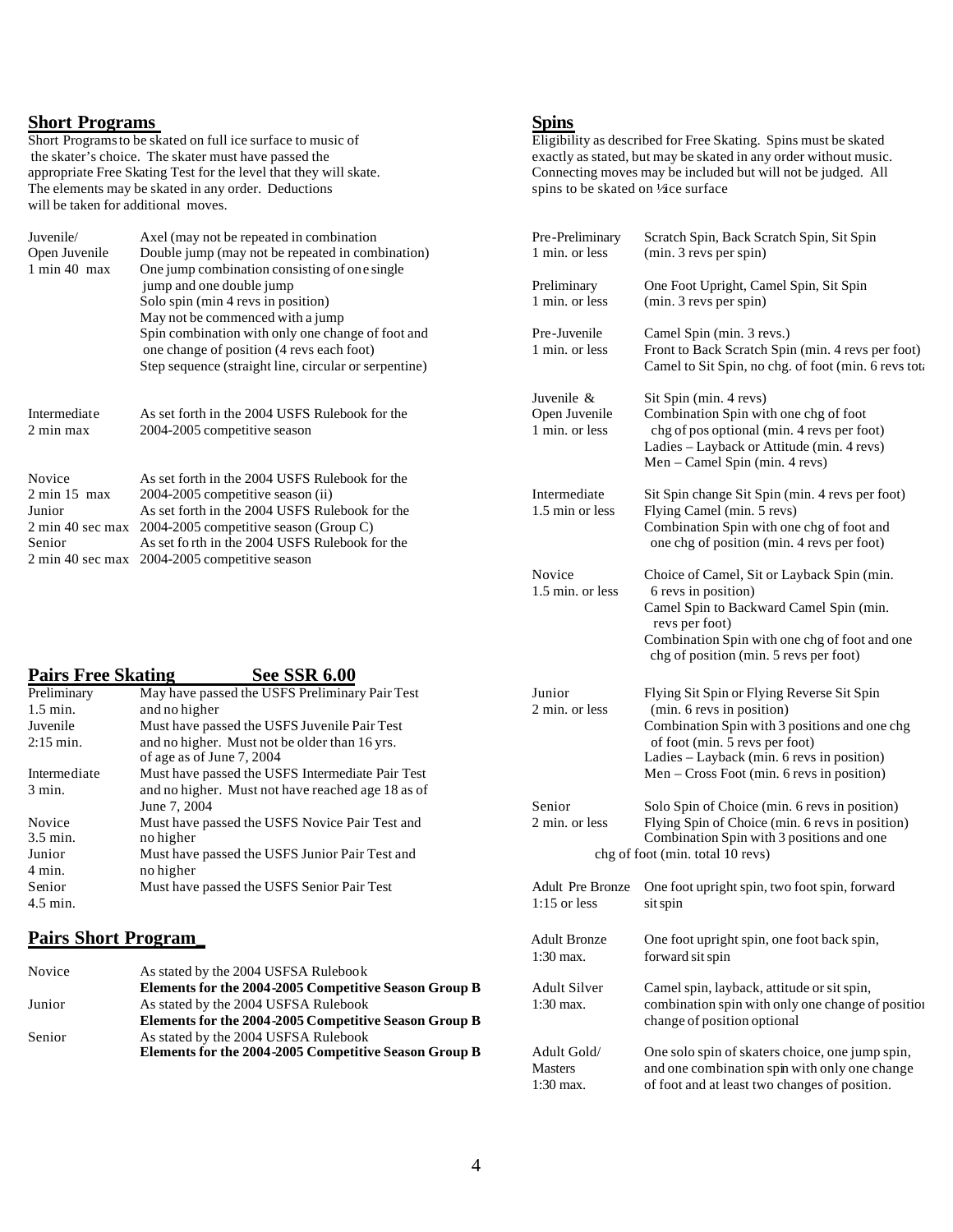Each dance is a separate event. Solo dance will be two patterns only and is open to men and ladies. The dance you wish to enter may be selected from those listed, in your present level, and/or from one level higher. Awards will be presented for each individual dance event. Up to 4 dances may be chosen.

| Preliminary   | Skater may have passed all Preliminary Dances    |                         | 3 Tums in the Field                                                  |
|---------------|--------------------------------------------------|-------------------------|----------------------------------------------------------------------|
|               | but not all Pre-Bronze Dances                    |                         | Pattern 5-Forward and Backward Power Pulls                           |
|               | Dance events: Dutch Waltz, Rhythm Blues,         | Juvenile                | Pattern 2-Cross strokes, Forward and Backward                        |
|               | Canasta Tango                                    |                         | Pattern 3-Backward Power 3's                                         |
| Pre-Bronze    | Skater may have passed all Pre-Bronze Dances     | Intermediate            | Pattern 4-Backward Double 3 Turns                                    |
|               | but not all Bronze Dances                        |                         | Pattern 6-Inside Slide Chasse Pattern                                |
|               | Dance events: Cha-Cha, Fiesta Tango,             | Novice                  | Pattern 2-Forward Stroking to Quick Rocker Tu                        |
|               | <b>Swing Dance</b>                               |                         | Sequence, counter clockwise only                                     |
| <b>Bronze</b> | Skater may have passed all Bronze, but not all   |                         | Pattern 5-Spiral Sequence                                            |
|               | <b>Pre-Silver Dances</b>                         | Junior                  | Pattern 3a - Forward and Backward Outside Rocl                       |
|               | Dance events: Willow Waltz, Ten Fox,             |                         | Pattern 4-Power Pulls                                                |
|               | Hickory Hoedown                                  | Senior                  | Pattern 3a - Backward Outside Power Double 3-                        |
| Pre-Silver    | Skater may have passed all Pre-Silver Dances,    |                         | turns to Power Double Inside Rockers                                 |
|               | but not all Silver Dances                        |                         | Pattem 4-Quick Edge Step                                             |
|               | Dance events: Fourteenstep, European Waltz,      |                         |                                                                      |
|               | Foxtrot                                          |                         |                                                                      |
| Silver        | Skater may have passed all Silver Dances,        |                         |                                                                      |
|               | but not all Pre-Gold Dances                      |                         | <b>Adult Compulsory Moves</b>                                        |
|               | Dance events: American Waltz, Rocker Foxtrot,    |                         | Eligibility is as described for Free Skating. Compulsory moves may   |
|               | Harris Tango                                     |                         | skated in any order except where specified and are skated without m  |
| Pre-Gold      | Skater may have passed all Pre-Gold Dances,      |                         | Non-prescribed or additional moves will be penalized. Comb inatio    |
|               | but not all Gold Dances                          |                         | jumps may not have a change of foot or turn between jumps. An ax     |
|               | Dance Events: Kilian, Blues, Paso Doble          |                         | considered a single jump, unless otherwise stated. All levels will b |
| Gold          | Skater may have passed a ll Gold Dances          | skated on Vice surface. |                                                                      |
|               | Dance Events: Viennese Waltz, Westminster Waltz, | <b>Adult No Test</b>    | Figure 8 forward crossover sequence (4 per circ                      |
|               | Quickstep, Argentine Tango                       | 1.5 min or less         | Forward Spiral, Waltz Jump, 1/Flip, One Foot                         |

## **COUPLES DANCE**

| Pre-Juvenile | Rhythm Blues, Canasta Tango                     | <b>Adult Silver</b>       |                  | Salchow, Flip, Combination Jump (2single jum      |
|--------------|-------------------------------------------------|---------------------------|------------------|---------------------------------------------------|
|              | Both partners must not have completed the       | 1.5 min. or less          |                  | no axel), Straight line footwork sequence, Sit sp |
|              | Pre-Bronze Dance Test.                          |                           | $(3$ revs. min.) |                                                   |
| Juvenile     | Fiesta Tango, Willow Waltz                      |                           |                  |                                                   |
|              | Both partners must have passed Preliminary      | Adult Gold                |                  | Loop, Lutz, Combination Jump (2 single jumps      |
|              | Dance Test or higher.                           | 1.5 min. or less          |                  | Straight line footwork sequence, Camel Spin (3)   |
| Intermediate | Fourteenstep, Rocker Foxtrot                    |                           |                  | revs min.). Spin with 1 change of foot and one    |
|              | Both partners must have passed Bronze           |                           |                  | change of position (min. 4 revs each foot)        |
|              | Dance Test or higher.                           |                           |                  |                                                   |
| Novice       | Tango, European Waltz                           |                           |                  |                                                   |
|              | Both partners must have passed at least         | <b>Adult Free Skating</b> |                  |                                                   |
|              | <i>I</i> Silver Dance Test.                     |                           |                  |                                                   |
| Junior       | American Waltz, Quickstep                       | <b>Adult No Test</b>      | $1:40$ max.      | No axels permitted                                |
|              | Both partners must have passed at least.        | <b>Adult Bronze</b>       | $1:40$ max.      | No axels permitted                                |
|              | 2 Pre-Gold Dance Tests                          | <b>Adult Silver</b>       | $2:10$ max.      | Axels permitted                                   |
| Senior       | Quickstep, Blues                                | Adult Gold                | $2:40$ max.      | Axels permitted                                   |
|              | Both partners must have passed Gold Dance Test. |                           |                  |                                                   |
|              |                                                 |                           |                  |                                                   |

## **Free Dance Team Event**

| Juvenile     | Per 2004-2005 Rulebook | 1.5 minutes  |
|--------------|------------------------|--------------|
| Intermediate | Per 2004-2005 Rulebook | 2.00 minutes |
| Novice       | Per 2004-2005 Rulebook | 2.5 minute   |

# **Solo Dance Events Moves in the Field**

| rate event. Solo dance will be two patterns only      | Pre Preliminary | Pattern 3-Forward Right and Left Foot Spirals    |
|-------------------------------------------------------|-----------------|--------------------------------------------------|
| and ladies. The dance you wish to enter may           |                 | Pattern 4-Waltz Eight                            |
| ose listed, in your present level, and/or from one    | Preliminary     | Pattern 2-Consecutive Outside and Inside Spirals |
| Is will be presented for each individual dance event. |                 | Pattern 4-Alternating Forward 3-Turns            |
| y be chosen.                                          | Pre-Juvenile    | Pattern 4-Forward Inside, Backward Outside       |
| Skater may have passed all Preliminary Dances         |                 | 3 Tums in the Field                              |
| but not all Pre-Bronze Dances                         |                 | Pattern 5-Forward and Backward Power Pulls       |
| Dance events: Dutch Waltz, Rhythm Blues,              | Juvenile        | Pattern 2-Cross strokes, Forward and Backward    |
| Canasta Tango                                         |                 | Pattern 3-Backward Power 3's                     |
| Skater may have passed all Pre-Bronze Dances          | Intermediate    | Pattern 4-Backward Double 3 Turns                |
| but not all Bronze Dances                             |                 | Pattern 6-Inside Slide Chasse Pattern            |
| Dance events: Cha-Cha, Fiesta Tango,                  | Novice          | Pattern 2-Forward Stroking to Quick Rocker Turn  |
| <b>Swing Dance</b>                                    |                 | Sequence, counter clockwise only                 |
| Skater may have passed all Bronze, but not all        |                 | Pattern 5-Spiral Sequence                        |
| <b>Pre-Silver Dances</b>                              | Junior          | Pattern 3a - Forward and Backward Outside Rocker |
| Dance events: Willow Waltz, Ten Fox,                  |                 | Pattern 4-Power Pulls                            |
| <b>Hickory Hoedown</b>                                | Senior          | Pattern 3a - Backward Outside Power Double 3-    |
| Skater may have passed all Pre-Silver Dances,         |                 | turns to Power Double Inside Rockers             |
| but not all Silver Dances                             |                 | Pattem 4-Ouick Edge Step                         |

## **Adult Compulsory Moves**

|                      | Dance Events: Viennese Waltz, Westminster Waltz,<br>Quickstep, Argentine Tango | <b>Adult No Test</b><br>1.5 min or less | Figure 8 forward crossover sequence (4 per circle<br>Forward Spiral, Waltz Jump, 1/Flip, One Foot<br>Upright Spin (3revs min.) |
|----------------------|--------------------------------------------------------------------------------|-----------------------------------------|--------------------------------------------------------------------------------------------------------------------------------|
|                      |                                                                                | <b>Adult Bronze</b>                     | Forward Edge Spiral, Waltz Jump, Toe Loop,                                                                                     |
| <b>COUPLES DANCE</b> |                                                                                | 1.5 min. or less                        | One Foot Spin (3revs min.)                                                                                                     |
| Pre-Juvenile         | Rhythm Blues, Canasta Tango                                                    | Adult Silver                            | Salchow, Flip, Combination Jump (2single jumps)                                                                                |
|                      | Both partners must not have completed the<br>Pre-Bronze Dance Test.            | 1.5 min. or less                        | no axel), Straight line footwork sequence, Sit spin<br>$(3$ revs. min.)                                                        |
| Juvenile             | Fiesta Tango, Willow Waltz                                                     |                                         |                                                                                                                                |
|                      | Both partners must have passed Preliminary<br>Dance Test or higher.            | Adult Gold<br>1.5 min. or less          | Loop, Lutz, Combination Jump (2 single jumps)<br>Straight line footwork sequence, Camel Spin (3)                               |
| Intermediate         | Fourteenstep, Rocker Foxtrot                                                   |                                         | revs min.). Spin with 1 change of foot and one                                                                                 |
|                      | Both partners must have passed Bronze                                          |                                         | change of position (min. 4 revs each foot)                                                                                     |
|                      | Dance Test or higher                                                           |                                         |                                                                                                                                |

## *Both partners must have passed at least* **Adult Free Skating**

| American Waltz, Quickstep                | Adult No Test | $1:40 \text{ max}$ . | No axels permitted |
|------------------------------------------|---------------|----------------------|--------------------|
| Both partners must have passed at least. | Adult Bronze  | 1:40 max.            | No axels permitted |
| 2 Pre-Gold Dance Tests                   | Adult Silver  | $2:10 \text{ max}$ . | Axels permitted    |
| Quickstep, Blues                         | Adult Gold    | $2:40$ max.          | Axels permitted    |
|                                          |               |                      |                    |

s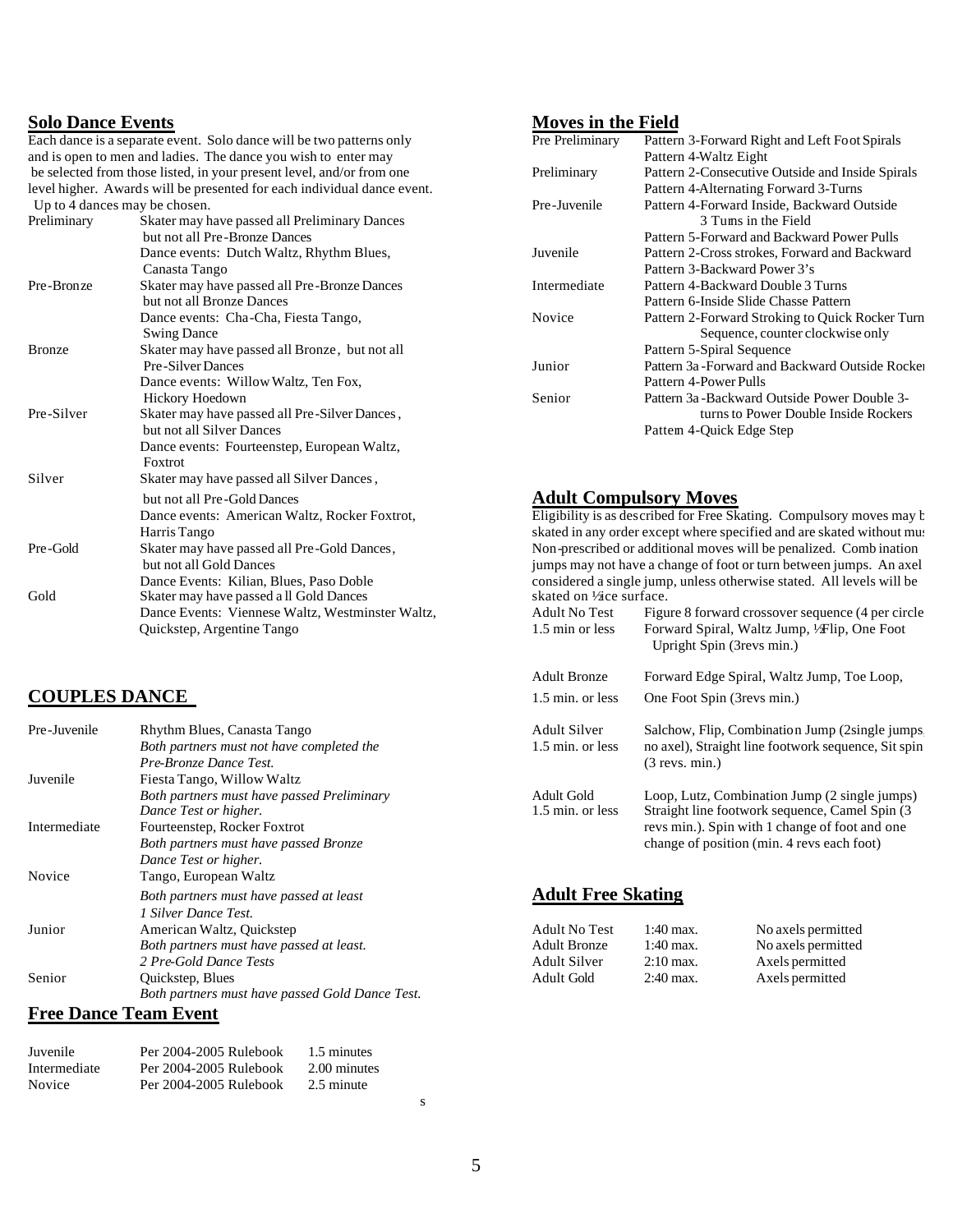**Basic Skills Competition**<br>This competition is open to any registered skater who has passed no official USFSA tests. Skaters will be divided into groups or 6 or less. Gamma only). Badge level events will be skated as a program on ¼ ce. Tapes/CD's 1. Forward inside three turn, right and left foot will be provided to pros, on request, no later than June 7, 2004 for 2. T-stop, left or right foot Badge level events. This is the new music for 2004. Contact Kathy Slack 3. Straight line spiral, left or right foot at 937-339-1994 for CD's to be sent. Extra elements are not permitted in the 4. Bunny Hop at 937-339-1994 for CD's to be sent. Extra elements are not permitted in the programs. Specified elements may be repeated within the program. 5. Choose one: a)Lunge, b) Waltz jump or c)Ballet Jump Skaters may compete in one level only. Music used for this competition is the official music by Jenni Cashen (make sure you have the right music).

Tiny Tots: (Skaters who are five years old or younger and who have not Basic 7: (Skaters who are working on or have passed Basic 7 or Gamma passed Basic 1 or Pre Alpha) only)

- 
- 
- 
- 
- 5. Forward swizzles/sculling  $\frac{4}{3}$  Forward inside pivot

Basic 1: (Skaters who are working on or have passed Basic 1 or Pre c)Moving outside three turns on a circle, right and Alpha only) left foot

- 
- 1. Forward two foot glide<br>2. Forward two foot swizzles/sculling only
- 3. Snow plow stop (one or two foot)<br>4. Backward Wiggles
- 
- 5. Choose one: a) Forward one-foot glide, b) Backward two -foot sculling, or c) Backward two -foot glide 2. Waltz jump
- Basic 2: (Skaters who are working on or have passed Basic 2 or Pre Alpha 4. Combination move: Two forward crossovers into forward
	-
	-
	- 3. Backward two -foot sculling/swizzles (either direction)<br>
	4. Forward one -foot glide, right or left foot (a) 3. Choose one: a) Half Flip
	-
	- 5. Choose one: a) Forward stroking, b) Forward two -foot sway c) Mazurka (slalom), or c) Backward one-foot glide

Basic 3: (Skaters who are working on or have passed Basic 3 or Basic Freestyle 1 & 2: (Skaters who h ave passed Basic 8, but not Alpha only)<br>
Free Skate 3 Alpha only)<br>
1. Forward stroking, showing neat footwork<br>
1. Waltz jump

- 1. Forward stroking, showing neat footwork 1. Waltz jum<br>
2. Backward one foot glide, right or left foot 2. Half Flip
- 2. Backward one foot glide, right or left foot
- 3. Forward one-foot swizzle pumps on a circle, either direction 3. Toe Loop
- 4. Forward to backward two -foot turn on a circle, both directions 4. Forward spiral, straight line or on an edge
- 5. Choose one: a)Forward crossovers, either direction 5. One foot or scratch spin minimum of 5, b)Two foot spin, or c) Forward outside edge on a circle, right and left foot
- Basic 4: (Skaters who are working on or have passed Basic 4 or Beta only) Free Skate 5 Free Skate 5 Free Skate 5 Free Skate 5 Free Skate 5 I. Salchow
	-
	- 1. Forward crossovers, clockwise (minimum of 5)<br>2. Forward crossovers, counter clockwise (minimum 2. Forward crossovers, counter clockwise (minimum of 5) 2. Waltz jump/toe loop combination<br>3. Forward outside three turns, right and left 3. Sit Spin
	- Forward outside three turns, right and left 3. Sit Spin 3. Sit Spin
	- 4. Backward snow plow stop 4. Scratch Spin 4. Scratch Spin 4. Scratch Spin 4. Scratch Spin 4. Scratch Spin 4. Scratch Spin 4. Scratch Spin 4. Scratch Spin 4. Scratch Spin 4. Scratch Spin 4. Scratch Spin 4. Scratch Spin 4.
	- 5. Choose one: a) Backward outside edge on a circle, right and 5. Forward outside or inside spiral left foot, b) Side toe hop (mazurka), or c) Two foot spin

- $\overline{1}$ . Backward crossovers, clockwise (minimum of 5).
- 2. Backward crossovers, counter clockwise (minimum of 5) 2. Loop Jump 3. Beginning one foot spin 3. Flin Jump
- Beginning one foot spin 3. Flip Jump
- 
- 5. Choose one: a) T-stop, left or right 5. Waltz jump/1/2 loop/salchow b)Bunny hop, or c) Lunge
- Basic 6: (Skaters who are working on or have passed Basic 6 or
	-
	-
	-
	-
	-
- 
- 1. Skate forward 1. Forward inside open Mohawk, right and left foot
	-
- 2. Dip 2. Ballet jump, either direction<br>
2. Ballet jump, either direction<br>
2. Backward wiggles<br>
2. Backward crossovers to a ba 3. Backward wiggles 3. Backward crossovers to a backward outside edge landing 4. Forward two foot glide position, both directions
	-
	- 5. Choose one: a)Waltz jump, b) Beginning scratch spin, o

Basic 8: (Skaters who are working on or have passed Basic 8 or Delta

- Backward Wiggles 1. Moving forward inside or outside three turns on a circle,<br>Choose one: a) Forward one-foot glide. The state of the state of the context of the context of the context of the context of the context of the
	-
	- 3. Beginning scratch spin
- 1. Backward skating<br>
2. Backward two-foot glide<br>
2. Backward two-foot glide crossover and step to forward inside edge, repeat
	- 5. Choose one: a)Half Flip, b)Forward edge spiral, or

- 
- 
- 
- 
- 
- 

Basic Freestyle  $3 & 4$ : (Skaters who have passed Free Skate 2, but no

- 
- 
- 
- 
- 

Basic 5: (Skaters who are working on or have passed Basic 5 or Beta only) Basic Freestyle 5 & 6: (Skaters who have passed Free Skate 4)<br>1. Backward crossovers, clockwise (minimum of 5) 1. Camel Spin

- 
- 
- 
- 4. Side toe hop (mazurka) 4. Spiral sequence using forward and backward spirals
	-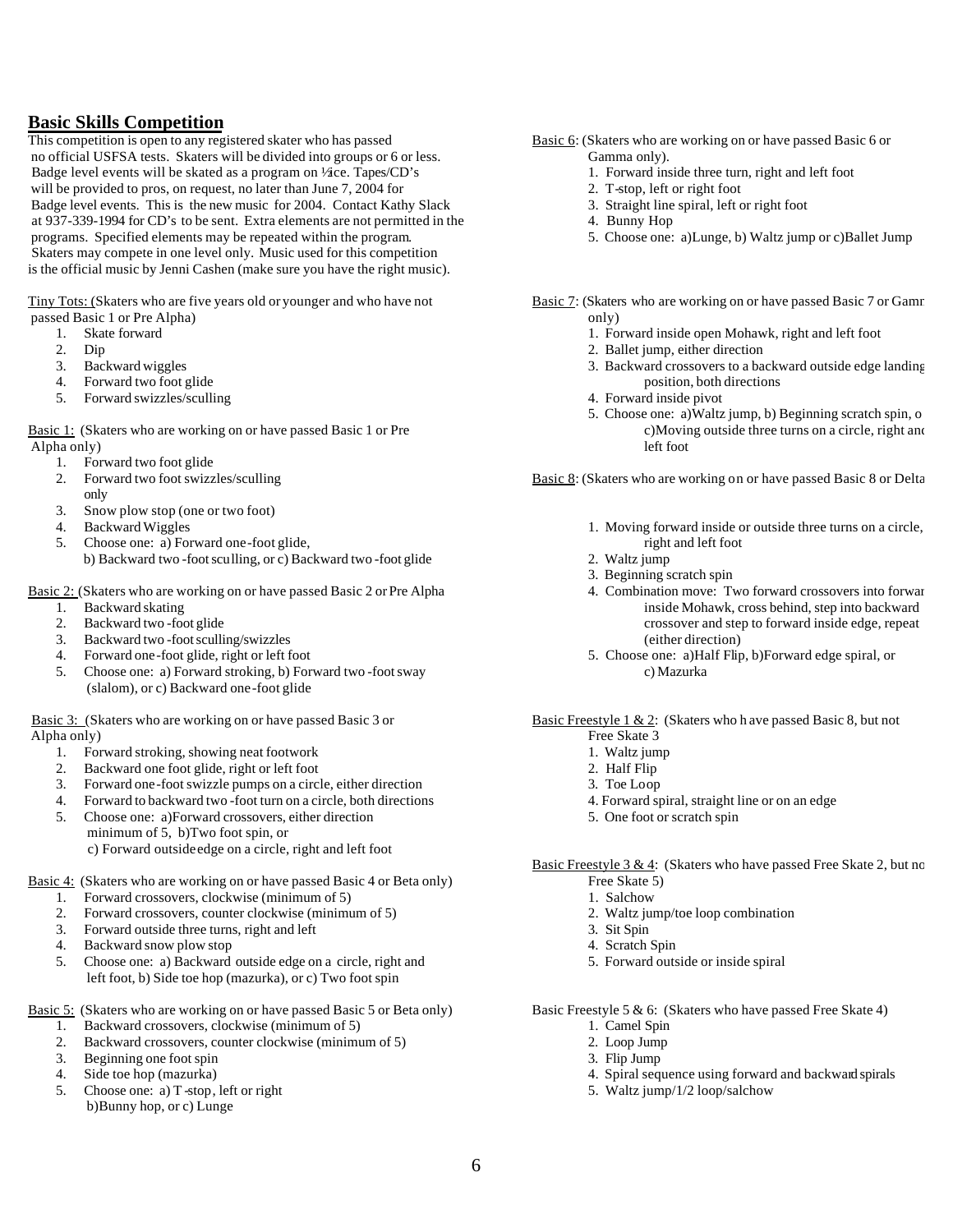# **Team Compulsory Moves**

Skaters may skate at their current FS level or one level higher.<br>
A team will consist of 3-5 members (boys and girls) with<br>
Iumps must be skated as stated in any order without music.<br>
A team will consist of 3-5 members (bo Jumps must be skated as stated in any order without music.<br>
Onnecting steps may be used. Jumps are executed one time<br>
Onnecting steps may be used. Jumps are executed one time<br>
Onnecting steps may be used. In any order with only. Than three teams per club will be accepted for any level. Skaters

| Beginner<br>1 max<br>$\frac{1}{2}$ ice                      | Waltz jump, toe loop, salchow                                                                                                    | to name your team. No props.                             | skate up one level. Please, one application for each team. Be sure                                                                                                     |
|-------------------------------------------------------------|----------------------------------------------------------------------------------------------------------------------------------|----------------------------------------------------------|------------------------------------------------------------------------------------------------------------------------------------------------------------------------|
| Pre Preliminary<br>1 max<br>$\frac{1}{2}$ ice               | Loop jump, flip jump, combination<br>jump of any two single jumps. No<br>axel.                                                   | Beginner                                                 | Waltz jump, salchow, Upright spin (min. 3 revs),<br>lunge, forward spiral                                                                                              |
| Preliminary<br>Combination,<br>1 max                        | Flip jump, lutz jump and combination<br>jump with loop jump, axel permitted.                                                     | Pre Preliminary                                          | Flip jump, Toe loop, Loop-Loop Jump<br>One Foot Upright Spin (min. 3 revs), forward spi                                                                                |
| $\frac{1}{2}$ ice                                           |                                                                                                                                  |                                                          | (both left and right foot, inside or outside)                                                                                                                          |
| Pre Juvenile<br>jump,<br>1 max<br>$\frac{1}{2}$ ice         | Lutz loop combination, axel, double<br>salchow                                                                                   | Preliminary                                              | Flip jump, Lutz jump, Lutz Loop combination<br>Straight Line or Circular Footwork, Sit spin (min<br>revs).                                                             |
| Juvenile<br>$1-1/2$ min. max<br>$\frac{1}{2}$ ice           | Axel, double toe, combination of any double<br>jump with a single jump. No double axels.                                         | Juvenile                                                 | Axel jump, Double Salchow Loop combination<br>Straight Line or Circular Footwork, Camel Spin<br>(min. 4 revs in position), Spin combination (min.<br>4 revs each foot) |
| Open Juvenile                                               | Same as juvenile above                                                                                                           | Intermediate                                             | Double Toe Loop, Double Loop Double Loop                                                                                                                               |
| Intermediate<br>$1-1/2$ min. max<br>Full ice                | Axel, double loop jump, combination of<br>any two double jumps, double axel permitted.                                           |                                                          | combination jump. Straight Line or Circular<br>Footwork, Flying Camel Spin (min. 4 revs in pos)<br>Spin Combination (min. 4 revs each foot)                            |
| Novice<br>$1-1/2$ min. max<br>Full ice                      | Double loop, double flip, combination of any<br>two doubles, double axel permitted.                                              | Novice                                                   | Double Flip, Any double double jump combination<br>Flying Camel spin (min. 6 revs in position), Straig<br>line or circular footwork, Spin combination with             |
| one                                                         |                                                                                                                                  |                                                          | Change of foot and one change of position (min.                                                                                                                        |
| Junior<br>$1-1/2$ min. max<br>Full ice                      | Double axel, double lutz, combination of any two<br>double jumps or a triple jump with a double<br>jump.                         |                                                          | revs on each foot)                                                                                                                                                     |
| Senior<br>$1-1/2$ min. max<br>Full ice                      | Double lutz, double axel, combination of any<br>double jump or triple jump with a double jump<br>or a triple triple combination. |                                                          |                                                                                                                                                                        |
| <b>Adult Pre Bronze</b><br>1 min. max.<br>$\frac{1}{2}$ ice | Waltz jump, toe loop, salchow                                                                                                    |                                                          |                                                                                                                                                                        |
| Adult Bronze<br>1 min. max.<br>$\frac{1}{2}$ ice            | Loop jump, salchow, combination jump of<br>any two single jumps, no axel.                                                        |                                                          |                                                                                                                                                                        |
| <b>Adult Silver</b><br>$1.5$ min. max<br>Full ice           | Flip jump, lutz jump, combination of any<br>two single jumps, or double jump of choice.                                          | <b>Adult Gold/Masters</b><br>$1.5$ min. max.<br>Full ice | Single axe l, lutz jump, combination of<br>any two single jumps, or double jumps                                                                                       |

compete on more than one team or more than one level. No more

must compete at the same level in teams as they are in FS, or may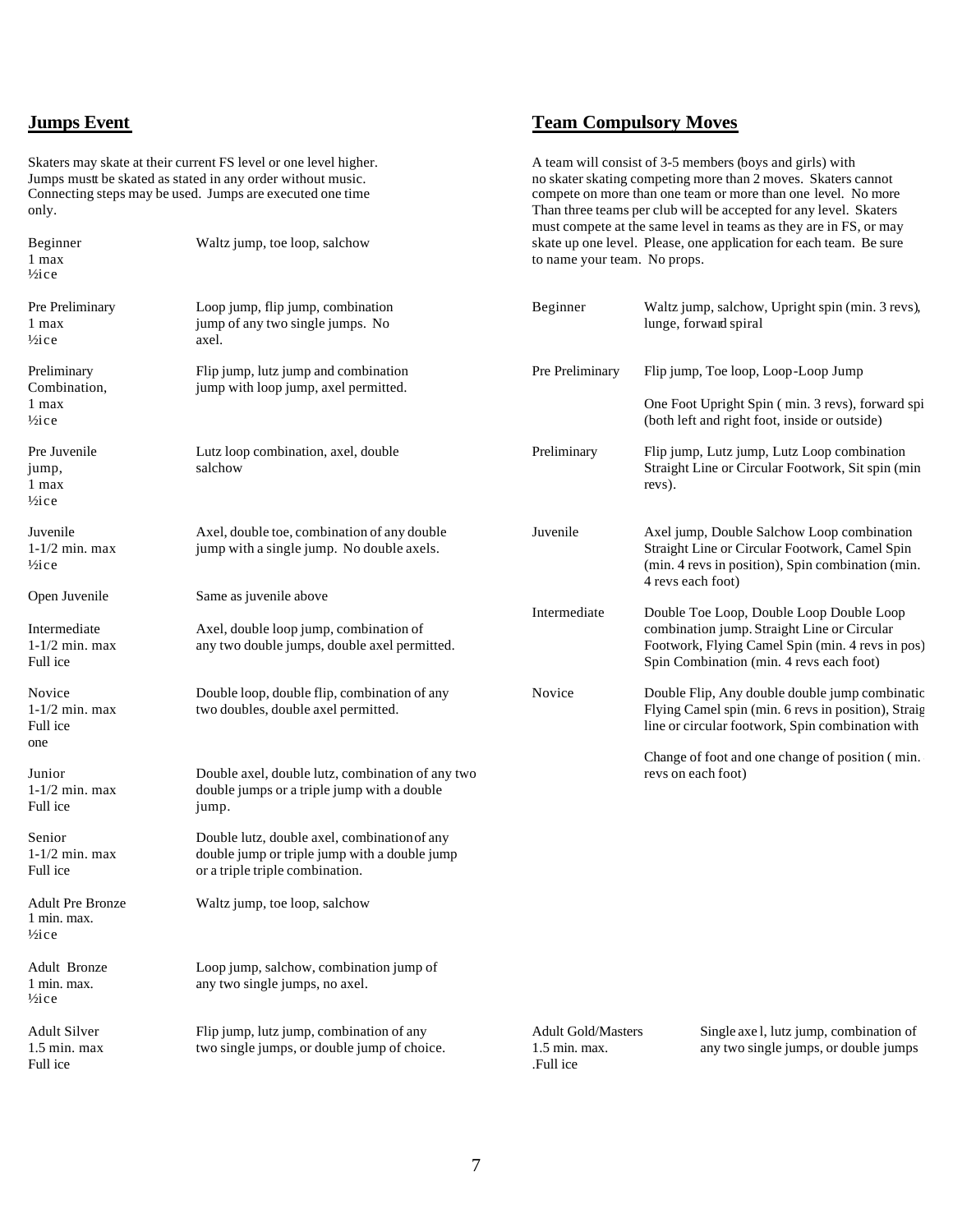## **Application will not be processed unless all information is included.**

## **2004 TROY SUMMER COMPETITION ENTRY FORM**

| <b>Name</b>                 |                   | Age   | <b>Birth Date</b><br>M/F |
|-----------------------------|-------------------|-------|--------------------------|
| <b>Address</b>              |                   |       | <b>Home Phone</b>        |
| City/State/Zip              |                   |       | <b>Work Phone</b>        |
| USFS #                      | <b>Home Club</b>  | Email |                          |
| <b>Coach's Name</b>         |                   |       | <b>Phone Number</b>      |
| <b>Coaches Address</b>      |                   |       | <b>Coach's Email</b>     |
| <b>Highest Test Passed:</b> | <b>Free Skate</b> |       | MIF                      |
|                             | <b>Pairs</b>      |       | <b>Dance</b>             |
| <b>Partner's Name</b>       |                   |       | Partner's USFS#          |

## **Each partner must submit a separate entry form**

Circle the appropriate events entered

Adult Gold/Masters

| <b>Freeskating Events:</b> | <b>Compulsory Moves</b> | <b>Pairs FS</b>               | <b>Solo Dance</b>        | <b>Jumps</b>               |
|----------------------------|-------------------------|-------------------------------|--------------------------|----------------------------|
| Beginner I                 | Beginner I              | Preliminary                   | Preliminary              | Beginner                   |
| Beginner II                | Beginner II             | Juvenile                      | Dutch Waltz              | Pre Preliminary            |
| Pre Preliminary A          | Pre Preliminary         | Intermediate                  | <b>Rhythm Blues</b>      | Preliminary                |
| Pre Preliminary B          | Preliminary             | Novice                        | Canasta Tango            | Pre Juvenile               |
| Preliminary A              | Pre Juvenile            | Junior                        | Pre Bronze               | Juvenile                   |
| Preliminary B              | <b>Adult Bronze</b>     | Senior                        | ChaCha                   | Open Juvenile              |
| Pre Juvenile               | <b>Adult Silver</b>     |                               | Fiesta Tango             | Intermediate               |
| Juvenile                   | <b>Adult Gold</b>       |                               | <b>Swing Dance</b>       | Novice                     |
| Open Juvenile              |                         |                               | <b>Bronze</b>            | Junior                     |
| Intermediate               | <b>Short Programs</b>   | <b>Pairs Short Program</b>    | Willow Waltz             | Senior                     |
| Novice                     | Juvenile                | Novice                        | TenFox                   | <b>Adult Pre Bronze</b>    |
| Junior                     | Open Juvenile           | Junior                        | Hickory Hoedown          | <b>Adult Bronze</b>        |
| Senior                     | Intermediate            | Senior                        | PreSilver                | <b>Adult Silver</b>        |
| <b>Adult No Test</b>       | Novice                  |                               | Fourteenstep             | <b>Adult Gold/Masters</b>  |
| <b>Adult Bronze</b>        | Junior                  | <b>Couples Dance</b>          | European                 |                            |
| <b>Adult Silver</b>        | Senior                  |                               | Foxtrot                  | <b>Basic Skills Events</b> |
| <b>Adult Gold/Masters</b>  |                         | Pre Juvenile                  | Silver                   | <b>Tots</b>                |
|                            |                         | Juvenile                      | American Waltz           | Basic 1                    |
| <b>Spins</b>               | <b>MIF</b>              | Intermediate                  | <b>Rocker Foxtrot</b>    | Basic 2                    |
| Pre Preliminary            | Pre Preliminary         | Novice                        | Harris Tango             | Basic 3                    |
| Preliminary                | Preliminary             | Junior                        | Pre Gold                 | Basic 4                    |
| Pre Juvenile               | Pre Juvenile            | Senior                        | Kilian                   | Basic 5                    |
| Juvenile                   | Juvenile                |                               | <b>Blues</b>             | Basic 6                    |
| Open Juvenile              | Intermediate            |                               | Paso Doble               | Basic 7                    |
| Intermediate               | Novice                  | Free Dance Couples Event Gold |                          | Basic 8                    |
| Novice                     | Junior                  | Juvenile                      | Viennese Waltz           | FS 1 & 2                   |
| Junior                     | Senior                  | Intermediate                  | <b>Westminster Waltz</b> | FS 3 & 4                   |
| Senior                     |                         | Novice                        | Argentine Tango          | FS 5 & 6                   |
| <b>Adult Pre Bronze</b>    |                         |                               |                          |                            |
| <b>Adult Bronze</b>        |                         |                               |                          |                            |
| <b>Adult Silver</b>        |                         |                               |                          |                            |

### **Team Compulsory Moves** Beginner, Pre Preliminary, Preliminary, Juvenile, Intermediate, Novice Name of Team

| t iditiv of Tediti |      |                 |
|--------------------|------|-----------------|
| Team Members: 1    | lub  | ` Level.        |
|                    | 'luh | FS Level:       |
|                    | `lub | Level           |
|                    | `lub | <b>FS</b> Leve: |
| ັ                  | `lub | $\rho$          |
|                    |      |                 |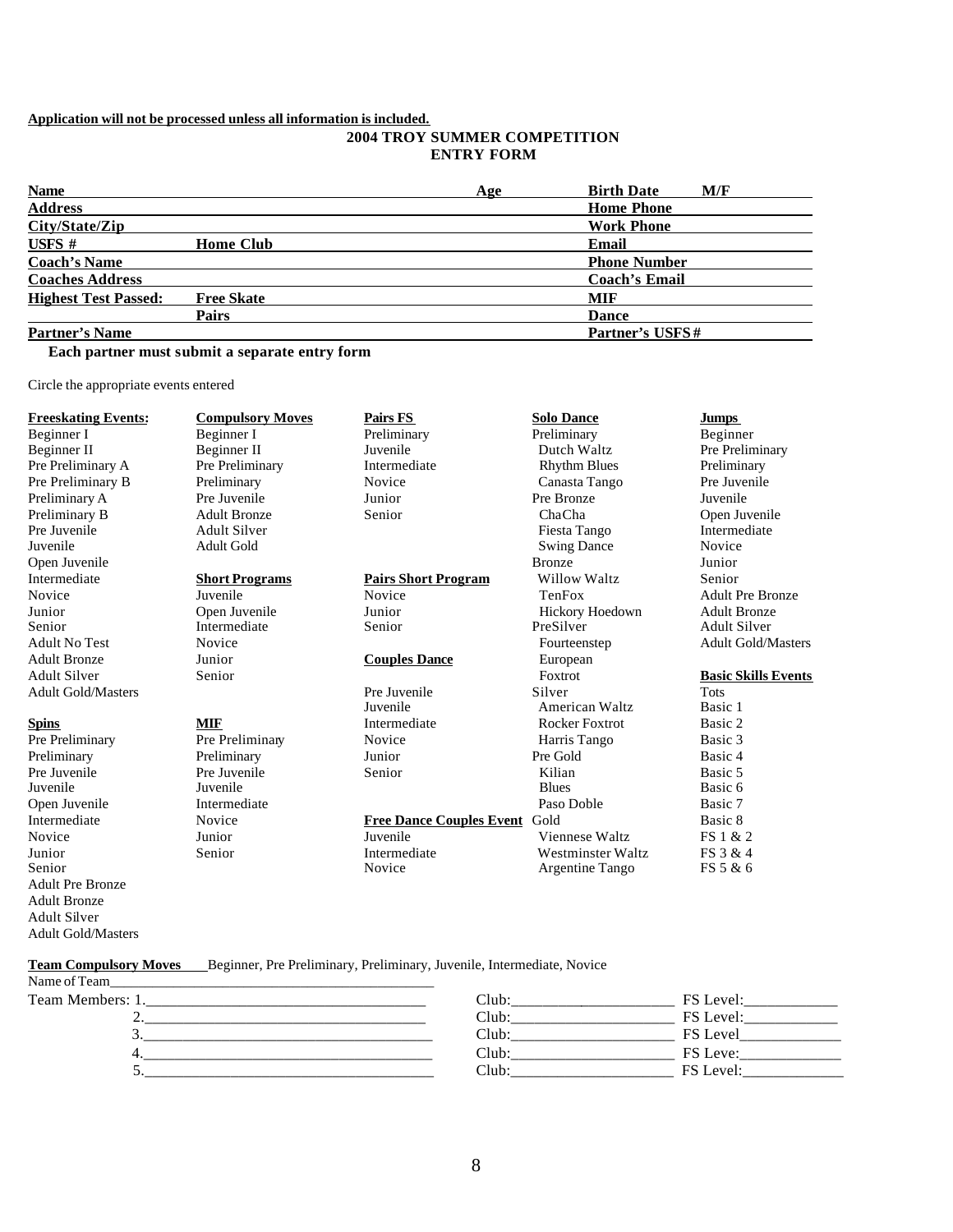## **MAKE CHECKS PAYABLE TO 2004 TROY SC SUMMER COMPETITION ENTRIES CLOSE MIDNIGHT JUNE 7, 2004 ALL RETURNED CHECKS WILL BE ASSESSED A \$25 FEE**

## **TSC 2004 SUMMER COMPETITION OFFICIAL CERTIFICATIONS**

## **COMPETITOR'S CERTIFICATION**

I am an amateur eligible under the rules of United States Figure Skating to enter the event(s) checked on the event registration form.

COMPETITOR'S SIGNATURE: COACH'S SIGNATURE:

## **CLUB OFFICER OR TEST CHAIR CERTIFICATION**

To the best of my knowledge the information above is true and correct. The competitor is a member of our club in good standing.

CLUB OFFICER'S SIGNATURE:

POSITION:

## CERTIFICATION OF PARENT/GUARDIAN

I understand that this entry must be postmarked no later than June 10, 2004. The competition committee reserves the right to limit the number of entries accepted or to cancel an event due to time constraints. The undersigned agrees to hold harmless United States Figure Skating, the Troy Skating Club, the Troy Summer Competition and Hobart Arena and all employees, volunteers and agents from any loss, damage and/or injury that may be sustained by the entrant in any manner while participating in any of the activities of said competition.. I also agree that this application contains correct information to the best of my knowledge and that I will accept a collect phone call if the application is incomplete in order to complete such information.

PARENT/GUARDIAN SIGNATURE:

**ENTRIES CLOSE MIDNIGHT JUNE 7, 2004 MAKE CHECKS PAYABLE TO 2004 TROY SC SUMMER COMPETITION \$25.00 FEE FOR RETURNED CHECKS PLEASE ENCLOSE A STAMPED, SELF ADDRESSED ENVELOPE**

> **MAIL ENTRY FORM TO: ROBIN WAGNER 212 PENN ROAD TROY, OHIO 45373 PHONE: 937-339-3060 EMAIL: ROBINRWAG@AOL.COM**

**VISIT OUR WEBSITE AT troyskatingclub.org**